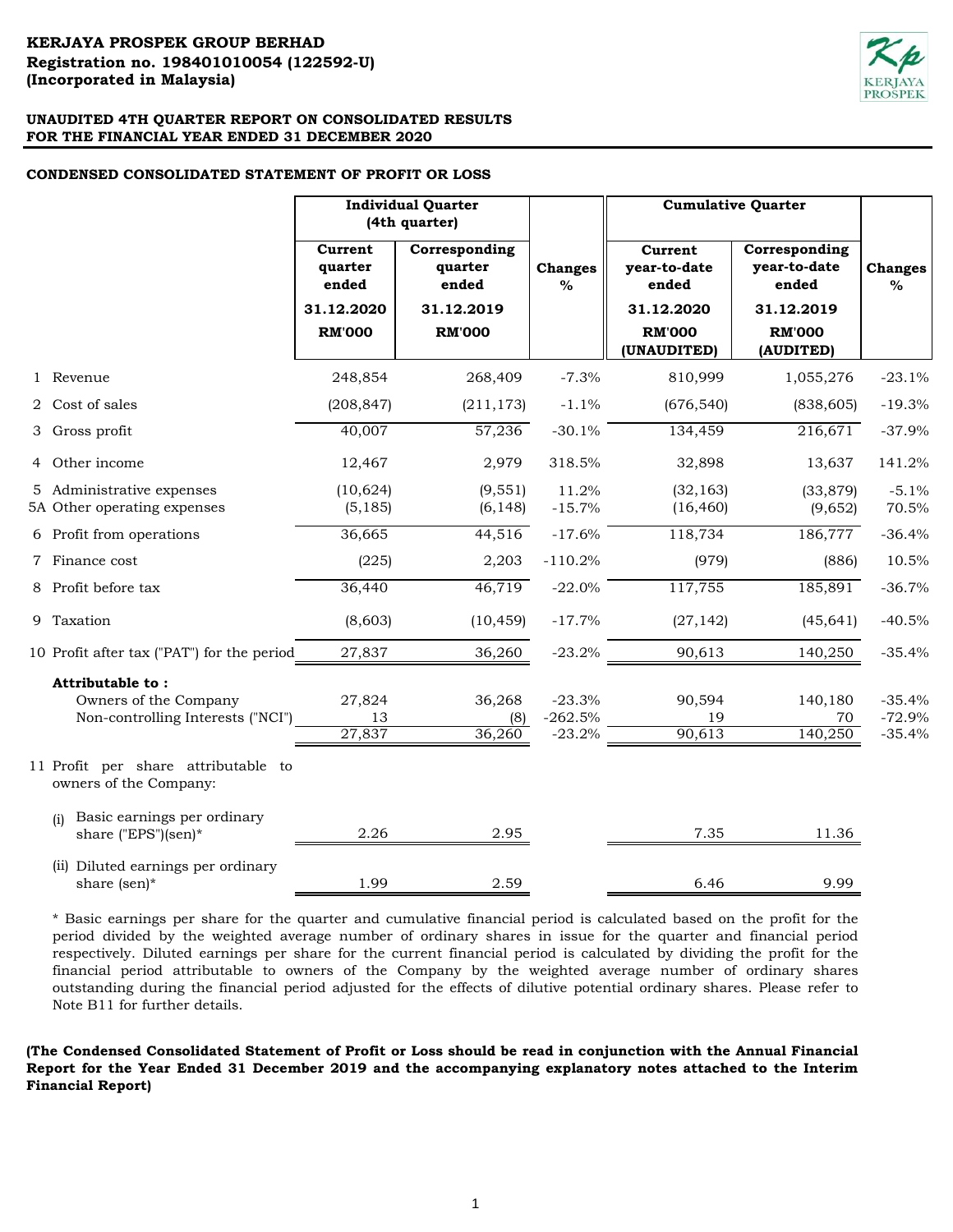

## **CONDENSED CONSOLIDATED STATEMENT OF PROFIT OR LOSS AND OTHER COMPREHENSIVE INCOME**

|   |                                                                            |                                                            | <b>Individual Quarter</b>                                        |                                                                                | <b>Cumulative Quarter</b>                                                          |  |
|---|----------------------------------------------------------------------------|------------------------------------------------------------|------------------------------------------------------------------|--------------------------------------------------------------------------------|------------------------------------------------------------------------------------|--|
|   |                                                                            | Current<br>quarter<br>ended<br>31.12.2020<br><b>RM'000</b> | Corresponding<br>quarter<br>ended<br>31.12.2019<br><b>RM'000</b> | Current<br>year-to-date<br>ended<br>31.12.2020<br><b>RM'000</b><br>(UNAUDITED) | Corresponding<br>year-to-date<br>ended<br>31.12.2019<br><b>RM'000</b><br>(AUDITED) |  |
|   |                                                                            |                                                            |                                                                  |                                                                                |                                                                                    |  |
|   | <sup>1</sup> PAT for the period                                            | 27,837                                                     | 36,260                                                           | 90,613                                                                         | 140,250                                                                            |  |
| 2 | Other Comprehensive Expense:<br>- Foreign currency translation differences | (8)                                                        | 25                                                               | (19)                                                                           | 10                                                                                 |  |
|   | 3 Total comprehensive income for the period                                | 27,829                                                     | 36,285                                                           | 90,594                                                                         | 140,260                                                                            |  |
|   | Attributable to:                                                           |                                                            |                                                                  |                                                                                |                                                                                    |  |
|   | Owners of the Company                                                      | 27,816                                                     | 36,293                                                           | 90,575                                                                         | 140,190                                                                            |  |
|   | Non-controlling Interests ("NCI")                                          | 13                                                         | (8)                                                              | 19                                                                             | 70                                                                                 |  |
|   |                                                                            | 27,829                                                     | 36,285                                                           | 90,594                                                                         | 140,260                                                                            |  |

**(The Condensed Consolidated Statement of Profit or Loss and Other Comprehensive Income should be read in conjunction with the Annual Financial Report for the Year Ended 31 December 2019 and the accompanying explanatory notes attached to the Interim Financial Report)**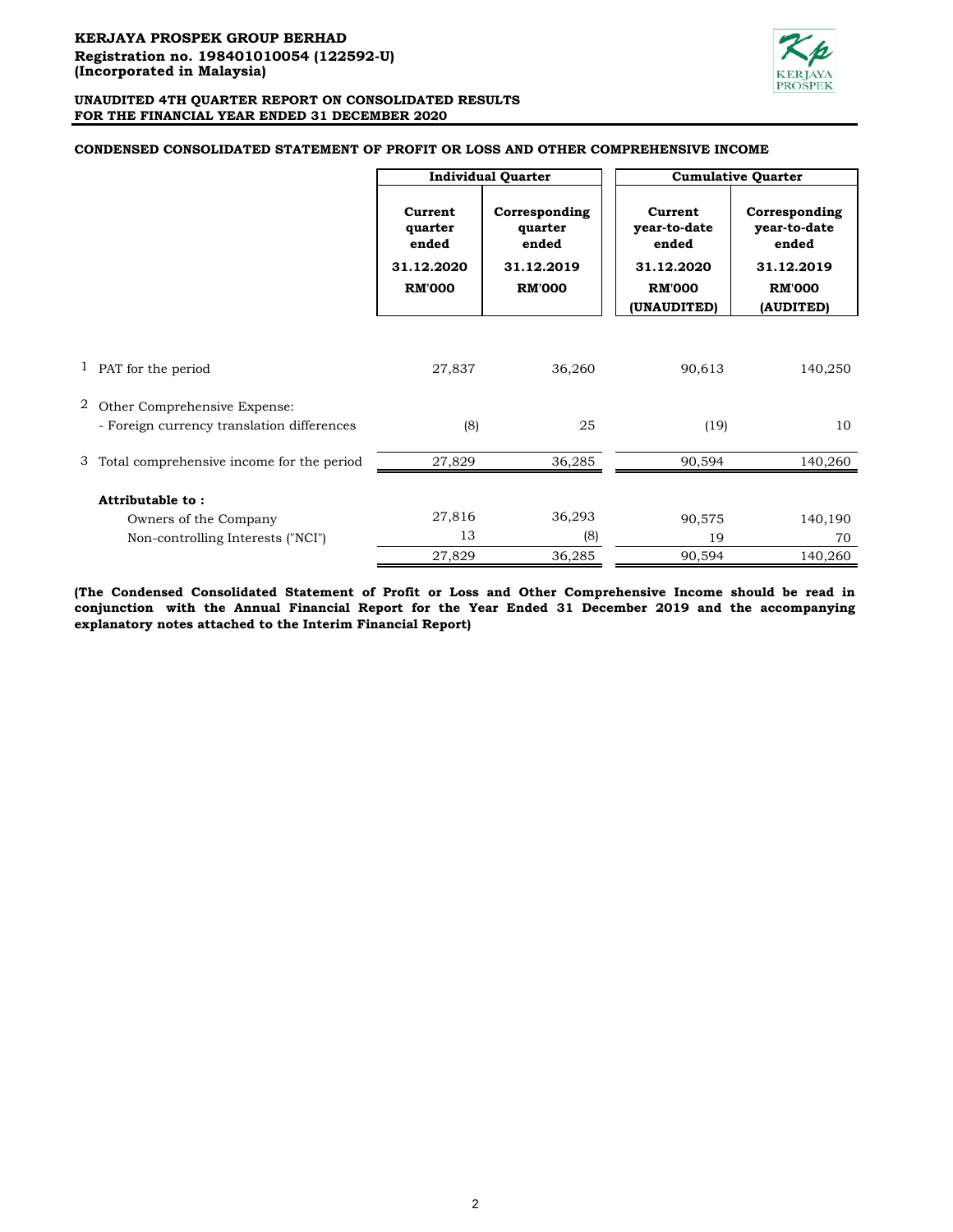

## **CONDENSED CONSOLIDATED STATEMENT OF FINANCIAL POSITION**

|                                                                                                                    |                     | As at<br>31.12.2020<br><b>RM'000</b><br>(UNAUDITED)      | As at<br>31.12.2019<br><b>RM'000</b><br>(AUDITED)         |
|--------------------------------------------------------------------------------------------------------------------|---------------------|----------------------------------------------------------|-----------------------------------------------------------|
| <b>ASSETS</b>                                                                                                      |                     |                                                          |                                                           |
| <b>Non-Current Assets</b>                                                                                          |                     |                                                          |                                                           |
| Property, Plant and Equipment<br>Right-Of-Use Assets<br><b>Investment Properties</b>                               |                     | 121,483<br>2,253<br>1,689                                | 140,052<br>2,046<br>1,712                                 |
| Other Investments<br>Intangible Assets                                                                             |                     | 13,727<br>356,169                                        | 11,563<br>353,209                                         |
| Deferred Tax Assets<br>Trade Receivables                                                                           |                     | 200,492                                                  | 516<br>191,204                                            |
|                                                                                                                    |                     | 695,813                                                  | 700,302                                                   |
| <b>Current Assets</b>                                                                                              |                     |                                                          |                                                           |
| Inventories<br>Trade and Other Receivables<br><b>Contract Assets</b><br>Tax Recoverables<br>Cash and Bank Balances |                     | 169,886<br>349,630<br>9,364<br>554<br>266,731<br>796,165 | 171,863<br>307,203<br>11,643<br>792<br>232,950<br>724,451 |
|                                                                                                                    | <b>TOTAL ASSETS</b> | 1,491,978                                                | 1,424,753                                                 |
| <b>EQUITY AND LIABILITIES</b>                                                                                      |                     |                                                          |                                                           |

## **Equity Attributable to Equity Holders of the Company**

| Share Capital                    | 642,658   | 642,658   |
|----------------------------------|-----------|-----------|
| Treasury Shares                  | (4,996)   | (10, 893) |
| Other Reserves                   | 667       | 686       |
| Retained Profits                 | 471.710   | 438,502   |
|                                  | 1,110,039 | 1,070,953 |
| <b>Non-controlling Interests</b> | 111       | 2.081     |
| <b>Total Equity</b>              | 1,110,150 | 1,073,034 |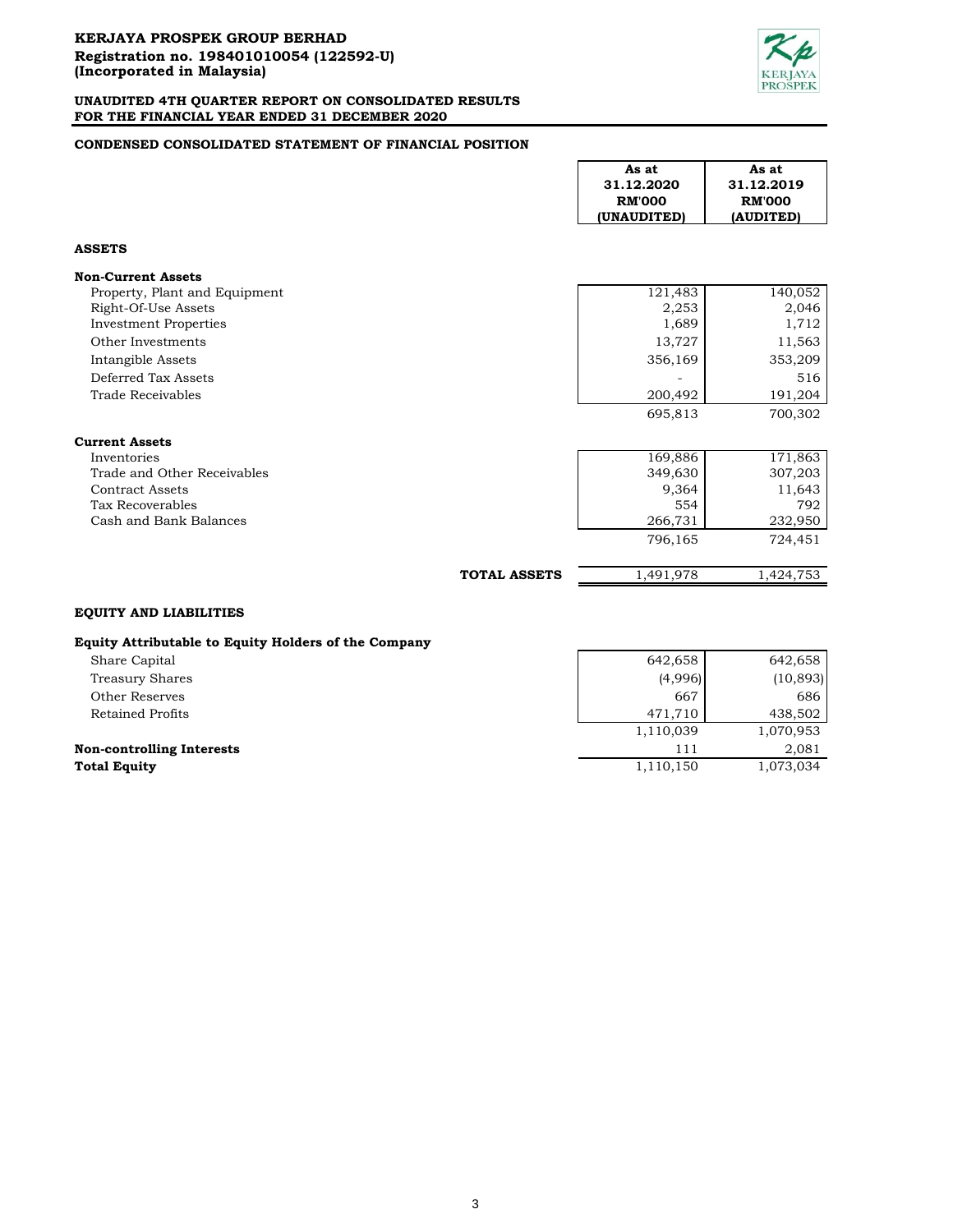

## **CONDENSED CONSOLIDATED STATEMENT OF FINANCIAL POSITION (CONT'D)**

|                                                                 | As at<br>31.12.2020<br><b>RM'000</b><br>(UNAUDITED) | As at<br>31.12.2019<br><b>RM'000</b><br>(AUDITED) |
|-----------------------------------------------------------------|-----------------------------------------------------|---------------------------------------------------|
| <b>Non-Current Liabilities</b>                                  |                                                     |                                                   |
| Deferred Tax Liabilities                                        | 6,785                                               | 7,945                                             |
| Trade and Other Payables                                        | 128,972                                             | 122,931                                           |
| Lease Liabilities                                               | 993                                                 | 1,998                                             |
|                                                                 | 136,750                                             | 132,874                                           |
| <b>Current Liabilities</b>                                      |                                                     |                                                   |
| Trade and Other Payables                                        | 121,343                                             | 153,885                                           |
| Contract Liabilities                                            | 39,403                                              | 30,476                                            |
| Income Tax Payable                                              | 3,665                                               | 11,518                                            |
| Short Term Borrowings                                           | 80,612                                              | 22,863                                            |
| Lease Liabilities                                               | 55                                                  | 103                                               |
|                                                                 | 245,078                                             | 218,845                                           |
| <b>Total Liabilities</b>                                        | 381,828                                             | 351,719                                           |
| TOTAL EQUITY AND LIABILITIES                                    | 1,491,978                                           | 1,424,753                                         |
| Net assets per share attributable to owners of the Company (RM) | 0.90                                                | 0.87                                              |
| No. of ordinary shares (in thousand)                            | 1,237,402                                           | 1,232,878                                         |

**(The Condensed Consolidated Statement of Financial Position should be read in conjunction with the Annual** Financial Report for the Year Ended 31 December 2019 and the accompanying explanatory notes attached to the **Interim Financial Report)**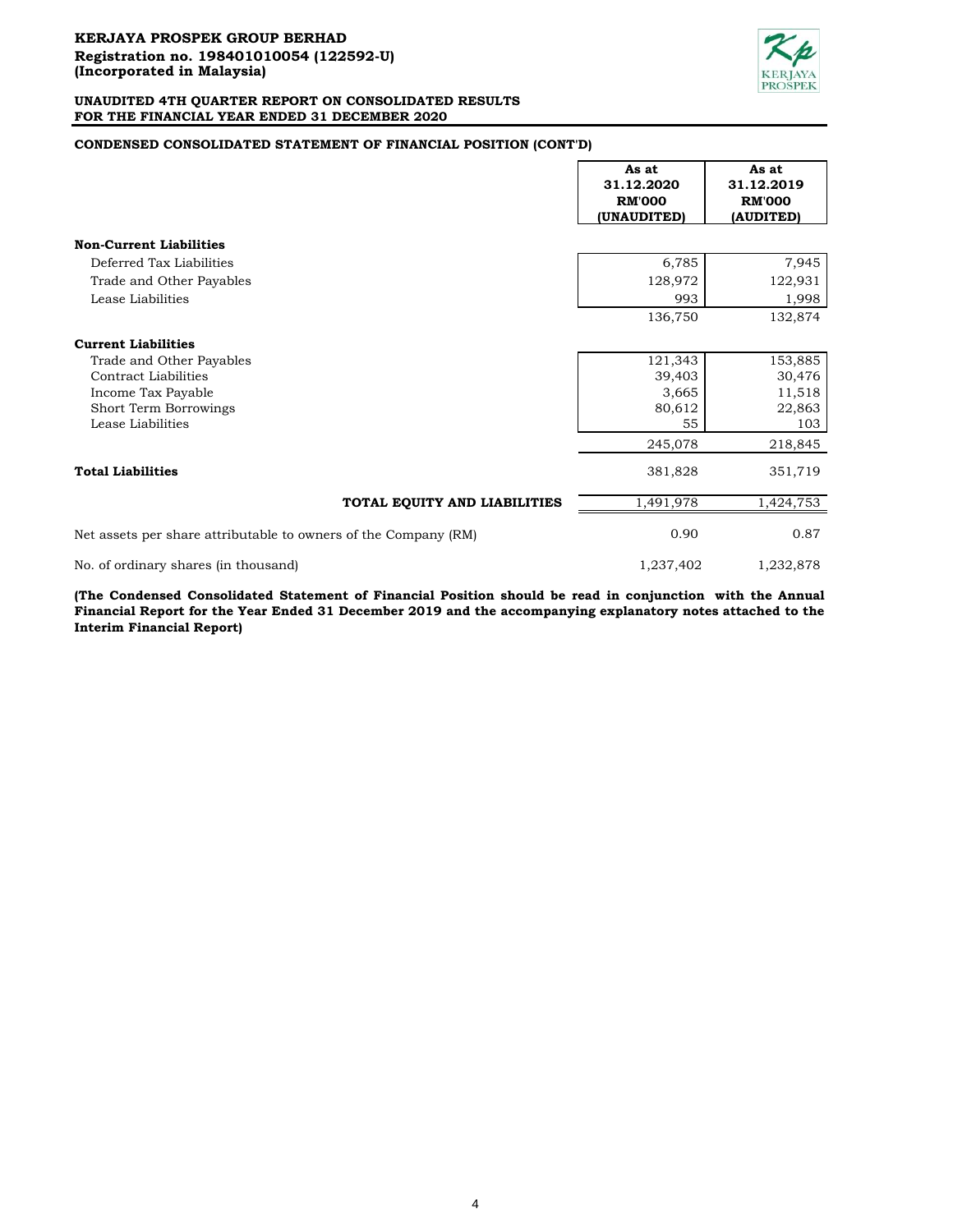

## **CONDENSED CONSOLIDATED STATEMENT OF CHANGES IN EQUITY**

|                                                | Attributable to Equity Holders of the Company |                 |                 |                 |                          |                     |
|------------------------------------------------|-----------------------------------------------|-----------------|-----------------|-----------------|--------------------------|---------------------|
|                                                |                                               |                 |                 | Distributable   | Non                      |                     |
|                                                | <b>Share</b>                                  | Other           | <b>Treasury</b> | <b>Retained</b> | Controlling              |                     |
|                                                | Capital                                       | <b>Reserves</b> | <b>Shares</b>   | <b>Profits</b>  | <b>Interests</b>         | <b>Total Equity</b> |
|                                                | <b>RM'000</b>                                 | <b>RM'000</b>   | <b>RM'000</b>   | <b>RM'000</b>   | <b>RM'000</b>            | <b>RM'000</b>       |
| 12 MONTHS YEAR ENDED 31 DECEMBER<br>2020       |                                               |                 |                 |                 |                          |                     |
| Balance as at 1 January 2020                   | 642,658                                       | 686             | (10, 893)       | 438,502         | 2,081                    | 1,073,034           |
| Total Comprehensive Income<br>for the period   |                                               | (19)            |                 | 90,595          | 19                       | 90,595              |
| Dividend declared                              |                                               |                 |                 | (43, 105)       | $\overline{\phantom{0}}$ | (43, 105)           |
| Share dividends distributed to shareholders    |                                               |                 | 14,282          | (14, 282)       |                          |                     |
| Acquisition of equity interest in a subsidiary |                                               |                 |                 |                 | (1,989)                  | (1,989)             |
| Shares repurchased                             |                                               |                 | (8, 385)        |                 |                          | (8, 385)            |
| Balance as at 31 December 2020                 | 642,658                                       | 667             | (4,996)         | 471,710         | 111                      | 1,110,150           |
| 12 MONTHS YEAR ENDED 31 DECEMBER<br>2019       |                                               |                 |                 |                 |                          |                     |
| Balance as at 1 January 2019                   | 642,658                                       | 676             | (8,056)         | 341,475         | 2,002                    | 978,755             |
| Total Comprehensive Income<br>for the period   |                                               | 10              |                 | 140,180         | 70                       | 140,260             |
| Dividend declared                              |                                               |                 |                 | (43, 153)       |                          | (43, 153)           |
| Acquisition of equity interest in a subsidiary |                                               |                 |                 |                 | 9                        | 9                   |
| Shares repurchased                             |                                               |                 | (2, 837)        |                 |                          | (2,837)             |
| Balance as at 31 December 2019                 | 642,658                                       | 686             | (10, 893)       | 438,502         | 2,081                    | 1,073,034           |

(The Condensed Consolidated Statement of Changes in Equity should be read in conjunction with the Annual Financial **Report for the Year Ended 31 December 2019 and the accompanying explanatory notes attached to the Interim Financial Report)**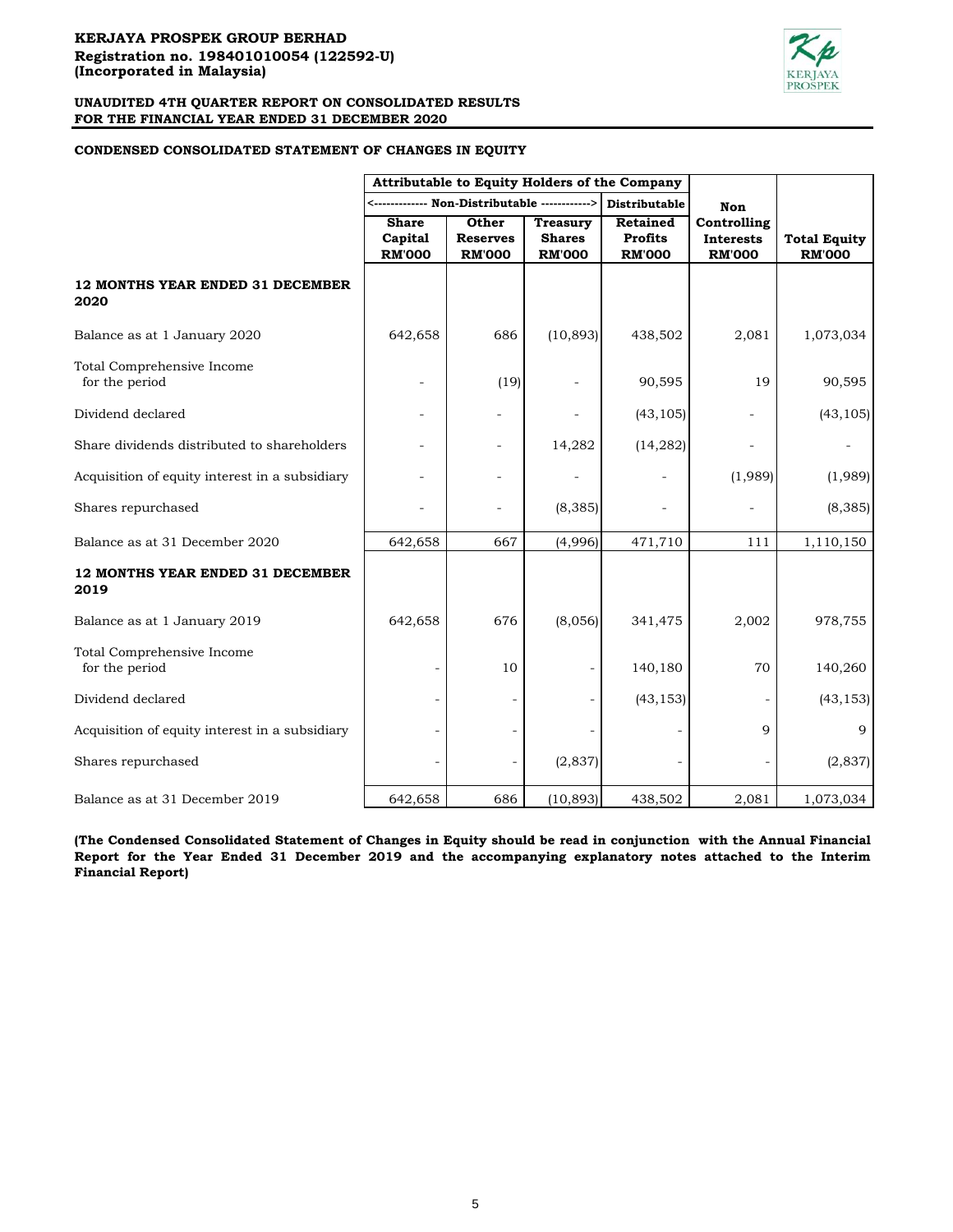

## **CONDENSED CONSOLIDATED STATEMENT OF CASH FLOWS**

|                                                          | Current<br>year-to-date<br>ended<br>31.12.2020<br><b>RM'000</b> | Corresponding<br>year-to-date<br>ended<br>31.12.2019<br><b>RM'000</b> |
|----------------------------------------------------------|-----------------------------------------------------------------|-----------------------------------------------------------------------|
|                                                          | (UNAUDITED)                                                     | (AUDITED)                                                             |
| CASH FLOWS FROM OPERATING ACTIVITIES                     |                                                                 |                                                                       |
| Profit before tax                                        | 117,755                                                         | 185,891                                                               |
| Adjustment for:                                          |                                                                 |                                                                       |
| Amortisation and depreciation                            | 37,575                                                          | 37,697                                                                |
| Non-cash items                                           | (11, 128)                                                       | 4,816                                                                 |
| Operating Profit Before Working Capital Changes          | 144,202                                                         | 228,404                                                               |
| Changes in working capital:                              |                                                                 |                                                                       |
| Net change in operating assets                           | (39, 927)                                                       | (105, 227)                                                            |
| Net change in operating liabilities                      | 4,240                                                           | 2.700                                                                 |
| Net Cash Generated from Operations                       | 108,515                                                         | 125,877                                                               |
| Interest received                                        | 5,879                                                           | 6,002                                                                 |
| Interest paid<br>Income tax refund                       | (864)<br>711                                                    | (716)<br>1,610                                                        |
| Income tax paid                                          | (35,967)                                                        | (44, 399)                                                             |
| Net Cash Generated from Operating Activities             | 78,274                                                          | 88,374                                                                |
|                                                          |                                                                 |                                                                       |
| CASH FLOW USED IN INVESTING ACTIVITIES                   |                                                                 |                                                                       |
| Acquisition of property, plant and equipments            | (34, 413)                                                       | (35, 705)                                                             |
| Acquisition of quoted shares                             | (9,920)                                                         | (11, 642)                                                             |
| Acquisition of subsidiaries, net of cash acquired        | (4,981)                                                         | (1, 344)                                                              |
| Proceeds from disposal of property, plant and equipments | 2                                                               | 5,876                                                                 |
| Proceeds from disposal of quoted shares                  | 18,420                                                          | 897                                                                   |
| Net Cash Used In Investing Activities                    | (30, 892)                                                       | (41, 918)                                                             |
| CASH FLOW USED IN FINANCING ACTIVITIES                   |                                                                 |                                                                       |
| Lease payment                                            | (1,367)                                                         | (1,368)                                                               |
| Purchase of treasury shares                              | (8, 385)                                                        | (2, 837)                                                              |
| Dividend paid during the period                          | (61, 598)                                                       | (24, 660)                                                             |
| Net Cash Used In Financing Activities                    | (71, 350)                                                       | (28, 865)                                                             |
| NET (DECREASE)/INCREASE IN CASH AND CASH EQUIVALENTS     | (23,968)                                                        | 17,591                                                                |
| EFFECT OF EXCHANGE RATE CHANGES                          |                                                                 | (16)                                                                  |
| CASH AND CASH EQUIVALENTS AT BEGINNING OF YEAR           | 210,087                                                         | 192,512                                                               |
| CASH AND CASH EQUIVALENTS AT END OF YEAR                 | 186,119                                                         | 210,087                                                               |
|                                                          |                                                                 |                                                                       |
| CASH AND CASH EQUIVALENTS AT END OF YEAR CONSIST OF:     |                                                                 |                                                                       |
| Cash and Bank Balances                                   | 133,604                                                         | 218,957                                                               |
| Fixed Deposits and investment funds                      | 133,127                                                         | 13,993                                                                |
| Less: Short term borrowing                               | (80, 612)                                                       | (22, 863)                                                             |
|                                                          | 186,119                                                         | 210,087                                                               |

**(The Condensed Consolidated Statement of Cash Flows should be read in conjunction with the Annual Financial Report for the Year Ended 31 December 2019 and the accompanying explanatory notes attached to the Interim Financial Report)**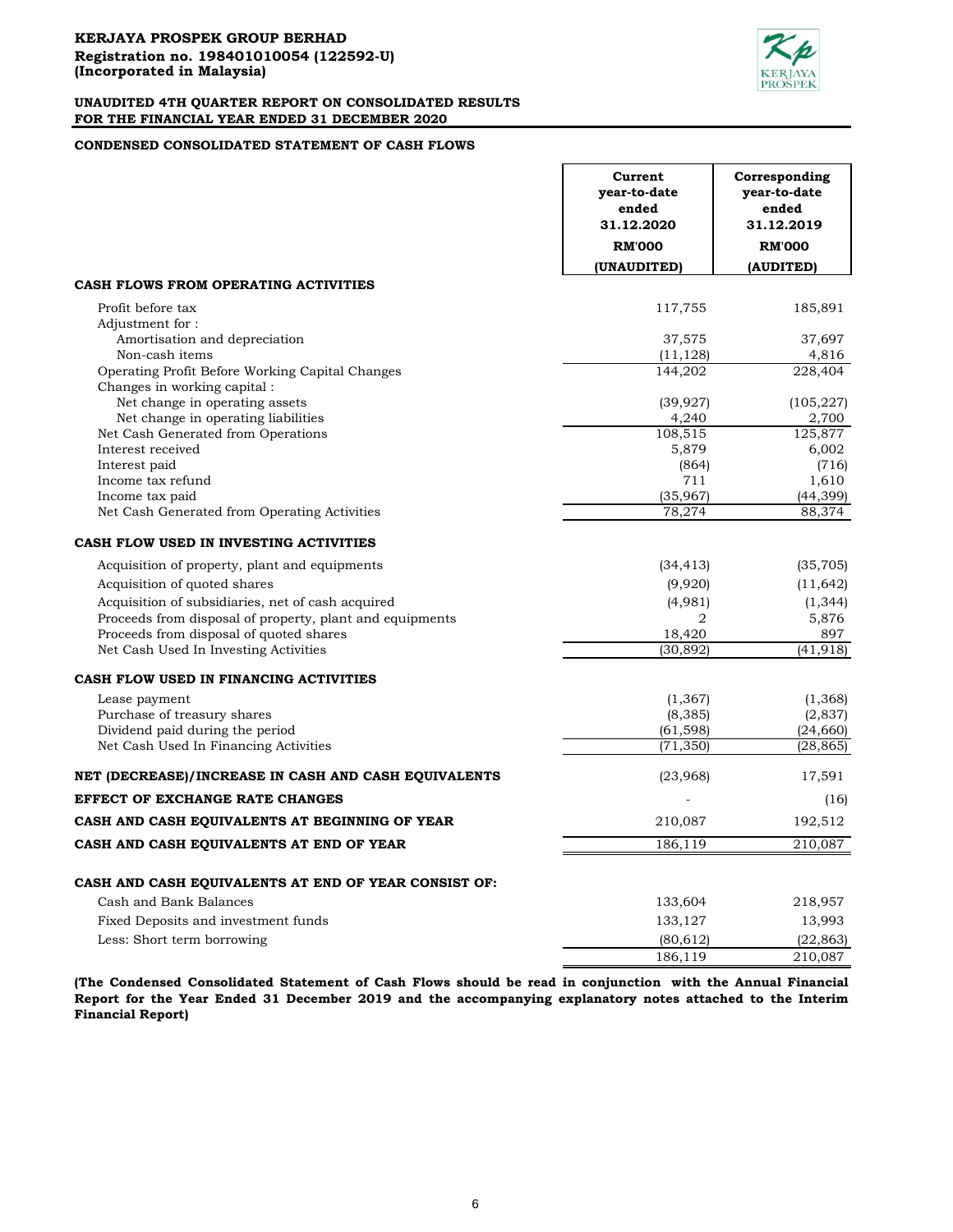

## **NOTES TO THE REPORTS**

## **EXPLANATORY NOTES PURSUANT TO MALAYSIAN FINANCIAL REPORTING STANDARD ("MFRS") 134, INTERIM FINANCIAL REPORTING**

#### **A1. Corporate Information**

Kerjaya Prospek Group Berhad is a public limited company incorporated and domiciled in Malaysia, and is listed on the Bursa Malaysia Securities Berhad. The registered office is located at No. 802, 8th Floor, Block C, Kelana Square, 17 Jalan SS7/26, 47301 Petaling Jaya, Selangor. The principal place of business is located at No.1, 2nd Floor, Bangunan One Wangsa, Jalan Wangsa Permai, Taman Wangsa Permai, 52200 Kuala Lumpur.

## **A2. Malaysian Financial Reporting Standards ("MFRS")**

#### **A2.1 Basis of Preparations**

The interim financial reports of the Group are unaudited and have been prepared in accordance with the requirements of Malaysia Financial Reporting Standard ("MFRS") 134, Interim Financial Reporting issued by the Malaysia Accounting Standard Board ("MASB") and Paragraph 9.22 and Appendix 9B of the Main Market Listing Requirements of Bursa Malaysia Securities Berhad.

The interim financial reports should be read in conjunction with the audited financial statements of the Group for the financial year ended 31 December 2019.

## **A2.2 Significant Accounting Policies**

The accounting policies and methods of computation adopted by the Group in this quarterly financial report are consistent with those adopted in the most recent annual audited financial statements for the year ended 31 December 2019, except for the adoption of the following new standards, amendments to the standards and interpretations effective during the current financial year:

- Amendments to References to the Conceptual Framework in MFRS Standards
- Amendments to MFRS 3: Business Combinations Definition of Business
- Amendments to MFRS 7: Financial Instruments: Disclosures, MFRS 9: Financial Instruments and MFRS 139: Financial Instruments: Recognition and Measurement - Interest Rate Benchmark Reform
- Amendments to MFRS 101: Presentation of Financial Statements and MFRS 108: Accounting Policies, Changes in Accounting Estimates and Errors - Definition of Material
- Amendments to IC Interpretation 22: Foreign Currency Transactions and Advance Consideration
- Amendments to MFRS 16, Leases - Covid-19-Related Rent Concessions (effective for accounting periods beginning on or after 1 June 2020)

The adoption of the above standards and interpretation did not have any material effect on the financial performance or position of the Group.

The new and revised standards and amendments issued but not yet effective during the current financial year and not early adopted by the Group/Company are as listed below:

- MFRS 17 Insurance Contracts (effective for accounting periods beginning on or after 1 January 2021)
- Amendments to MFRS 1: First-time Adoption of Malaysian Financial Reporting Standards (Annual Improvements to MFRS Standards 2018-2020) (effective for accounting periods beginning on or after 1 January 2022)
- Amendments to MFRS 3, Business Combinations - Reference to the Conceptual Framework (effective for accounting periods beginning on or after 1 January 2022)
- Amendments to MFRS 9, Financial Instruments (Annual Improvements to MFRS Standards 2018-2020) (effective for accounting periods beginning on or after 1 January 2022)
- Amendments to Illustrative Examples accompanying MFRS 16, Leases (Annual Improvements to MFRS Standards 2018-2020) (effective for accounting periods beginning on or after 1 January 2022)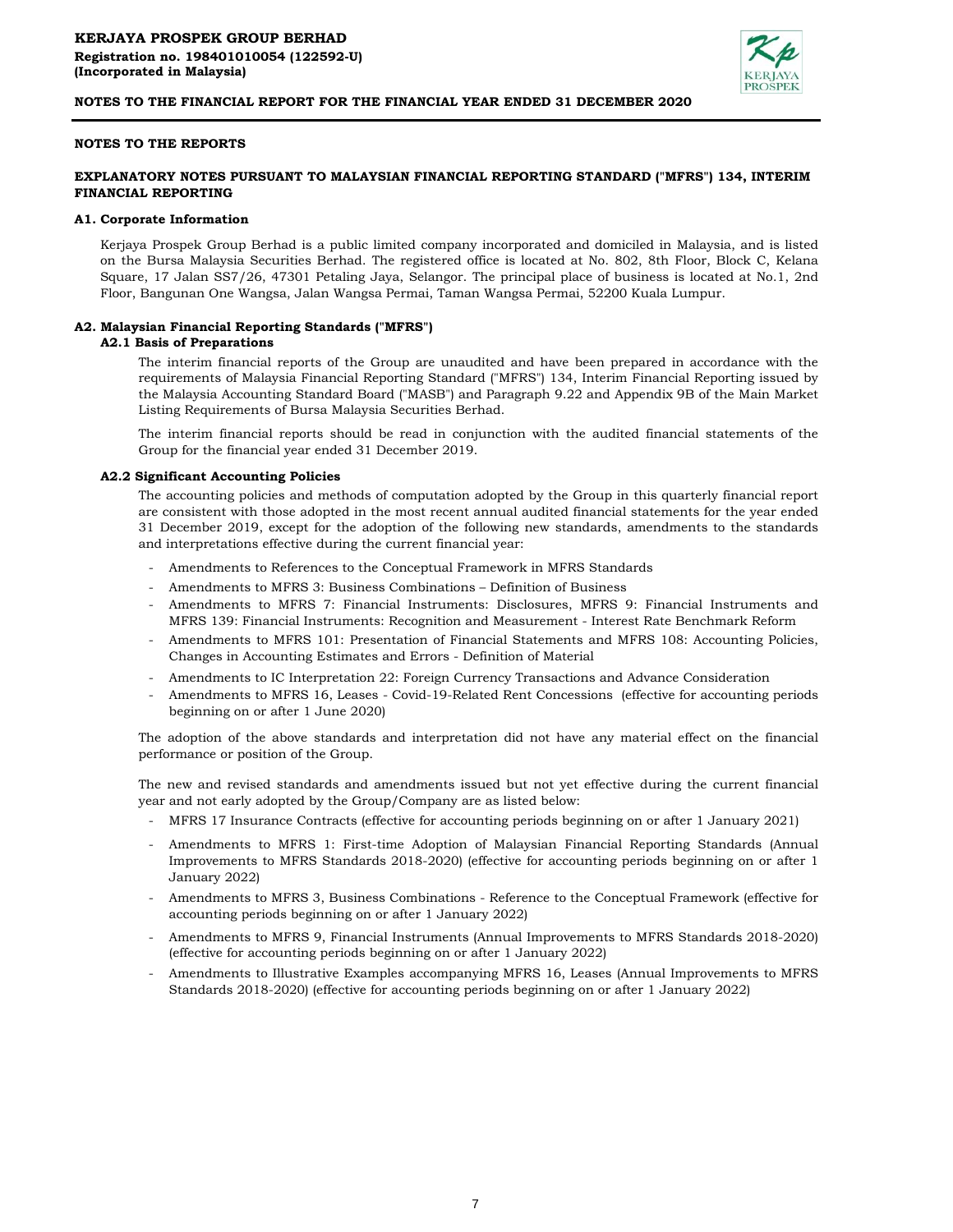

## **A2. Malaysian Financial Reporting Standards ("MFRS") (Cont'd)**

## **A2.2 Significant Accounting Policies (Cont'd)**

The new and revised standards and amendments issued but not yet effective during the current financial year and not early adopted by the Group/Company are as listed below: (cont'd)

- Amendments to MFRS 101, Presentation of Financial Statements - Classification of Liabilities as Current or Non-current (effective for accounting periods beginning on or after 1 January 2022)
- Amendments to MFRS 116, Property, Plant and Equipment - Proceeds before Intended Use (effective for accounting periods beginning on or after 1 January 2022)
- Amendments to MFRS 137, Provisions, Contingent Liabilities and Contingent Assets - Onerous Contracts-Cost of Fulfilling a Contract (effective for accounting periods beginning on or after 1 January 2022)
- Amendments to MFRS 141, Agriculture (Annual Improvements to MFRS Standards 2018-2020) (effective for accounting periods beginning on or after 1 January 2022)
- Amendments to MFRS 10: Consolidated Financial Statements and MFRS 128: Sale or Contribution of Assets between an Investor and its Associate or Joint Venture (deferred)

The Group/Company is expected to apply the abovementioned pronouncements beginning from the perspective dates the pronouncements become effective. The initial application of the abovementioned pronouncements are not expected to have any material impact to financial statements of the Group/Company.

#### **A3. Audit Report**

The audited financial statements for the preceding financial year ended 31 December 2019 were not subject to any qualification.

#### **A4. Seasonal or Cyclical Factors**

The principal business operations of the Group are not significantly affected by any seasonal or cyclical factors.

#### **A5. Unusual Items**

There were no unusual items in the current quarter under review that affecting the assets, liabilities, equity, net income or cashflows of the Group.

#### **A6. Changes in Estimates**

There were no significant changes in estimates that have a material effect to the current quarter under review.

## **A7. Debt and Equity Securities**

During the current quarter, the Company repurchased 756,000 units of its issued ordinary shares from the open market at price ranging from RM0.92 to RM1.00 per share. Total consideration paid was RM0.7 million including transaction costs and this was financed by internal generated funds. The shares repurchased are being held as treasury shares in accordance with the requirement of section 127 of the Companies Act 2016. As at 31 December 2020, the total traesury shares held were 4,566,766 units with a total consideration of RM5.0 million including transaction costs.

Other than the above, there were no issuance, cancellations, resale and repayment of debt and equity securities for the Group during the current quarter and financial year under review.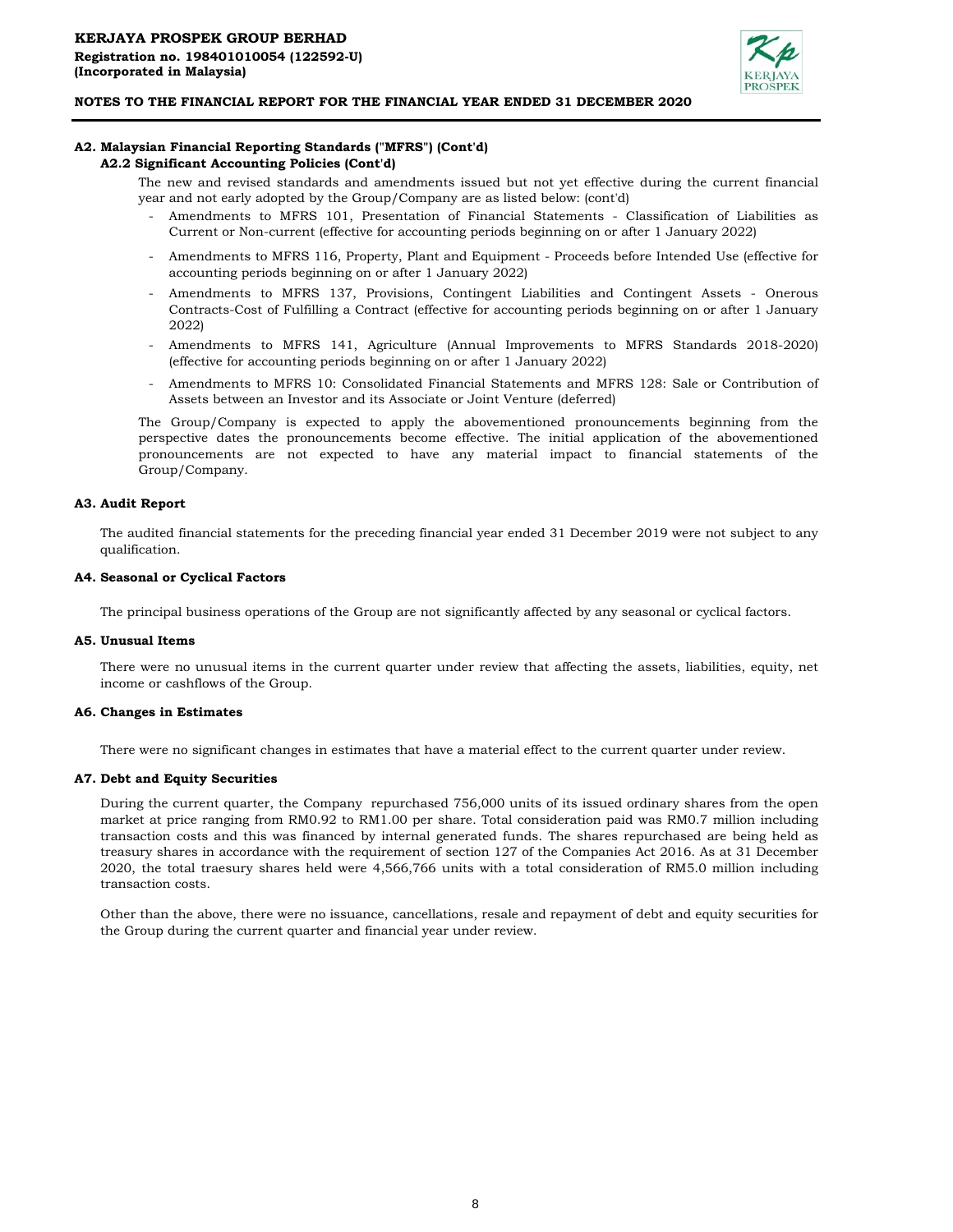

## **A8. Dividends Paid**

On 25 November 2019, the Board of Directors has approved an interim dividend of 1.5 sen per ordinary share in respect of the financial year ended 31 December 2019. The approved interim dividend represents approximately 13.2% of profit after tax for financial year ended 31 December 2019. The total amount of RM18.49 million was paid on 6 January 2020.

On 11 June 2020, the Board of Directors, pursuant to the Company's Constitution, recommended a final cash dividend of 2.0 sen per ordinary share and distribution of share dividend on the basis of one (1) treasury share for every hundred (100) ordinary shares in the Company in respect of the financial year ended 31 December 2019 for approval of the shareholders at the Annual General Meeting on 3 August 2020, which thereon approval granted. The total cash dividend amounted to RM24.54 million was paid and approximately 12.27 million treasury shares was transferred to the entitled shareholders on 28 August 2020.

Subsequently, the Board of Directors has approved an interim dividend of 1.5 sen per ordinary share on 26 November 2020 in respect of the financial year ending 31 December 2020. The total amount of RM18.56 million was paid on 6 January 2021.

#### **A9. Segmental Information**

## **FOR THE FINANCIAL YEAR ENDED 31 DECEMBER 2020**

|                                     | (RM'000) | <b>Construction Manufacturing</b><br>(RM'000) | <b>Property</b><br>Development<br>(RM'000) | Investment<br>(RM'000)   | <b>Others</b><br>(RM'000) | Elimination<br>(RM'000)  | Total<br>(RM'000) |
|-------------------------------------|----------|-----------------------------------------------|--------------------------------------------|--------------------------|---------------------------|--------------------------|-------------------|
| External Revenue                    | 807,814  | 472                                           | 2,713                                      | $\overline{\phantom{a}}$ | $\overline{\phantom{0}}$  | $\overline{\phantom{a}}$ | 810,999           |
| Inter Group Revenue                 | 49,676   | 4,259                                         | $\overline{\phantom{a}}$                   | 23,500                   | $\overline{\phantom{a}}$  | (77, 435)                |                   |
|                                     | 857,490  | 4,731                                         | 2,713                                      | 23,500                   | $\overline{\phantom{0}}$  | (77, 435)                | 810,999           |
| <b>RESULTS</b><br>Segmental Results | 80,019   | 1,512                                         | 574                                        | 39,391                   | (996)                     | (29,906)                 | 90,594            |
| <b>OTHER INFORMATION</b>            |          |                                               |                                            |                          |                           |                          |                   |
| Segmental Assets                    | 878,344  | 55,031                                        | 137,711                                    | 716,349                  | 8,809                     | (304, 266)               | 1,491,978         |
| Segmental Liabilities               | 405,258  | 24,732                                        | 122,879                                    | 36,469                   | 38,535                    | (246, 045)               | 381,828           |

## **FOR THE FINANCIAL YEAR ENDED 31 DECEMBER 2019**

|                                     | Construction<br>(RM'000) | <b>Manufacturing</b><br>(RM'000) | <b>Property</b><br>Development<br>(RM'000) | Investment<br>(RM'000)   | <b>Others</b><br>(RM'000) | Elimination<br>(RM'000)  | Total<br>(RM'000) |
|-------------------------------------|--------------------------|----------------------------------|--------------------------------------------|--------------------------|---------------------------|--------------------------|-------------------|
| External Revenue                    | 1,006,300                | 354                              | 48,622                                     | $\overline{\phantom{a}}$ | $\overline{\phantom{0}}$  | $\overline{\phantom{a}}$ | 1,055,276         |
| Inter Group Revenue                 | 92,461                   | 11,149                           | -                                          | 40,000                   | $\overline{\phantom{a}}$  | (143, 610)               |                   |
|                                     | 1,098,761                | 11,503                           | 48,622                                     | 40,000                   | $\overline{\phantom{0}}$  | (143, 610)               | 1,055,276         |
| <b>RESULTS</b><br>Segmental Results | 122.324                  | 3,930                            | 8,602                                      | 39,246                   | (31)                      | (33, 891)                | 140,180           |
| <b>OTHER INFORMATION</b>            |                          |                                  |                                            |                          |                           |                          |                   |
| Segmental Assets                    | 859,948                  | 90,013                           | 138,043                                    | 740,539                  | 46                        | (403, 836)               | 1,424,753         |
| Segmental Liabilities               | 446,903                  | 81,888                           | 123,785                                    | 48,568                   | 4,616                     | (354, 041)               | 351,719           |

As the business of the Group is engaged entirely in Malaysia, no reporting by geographical location of operation is presented.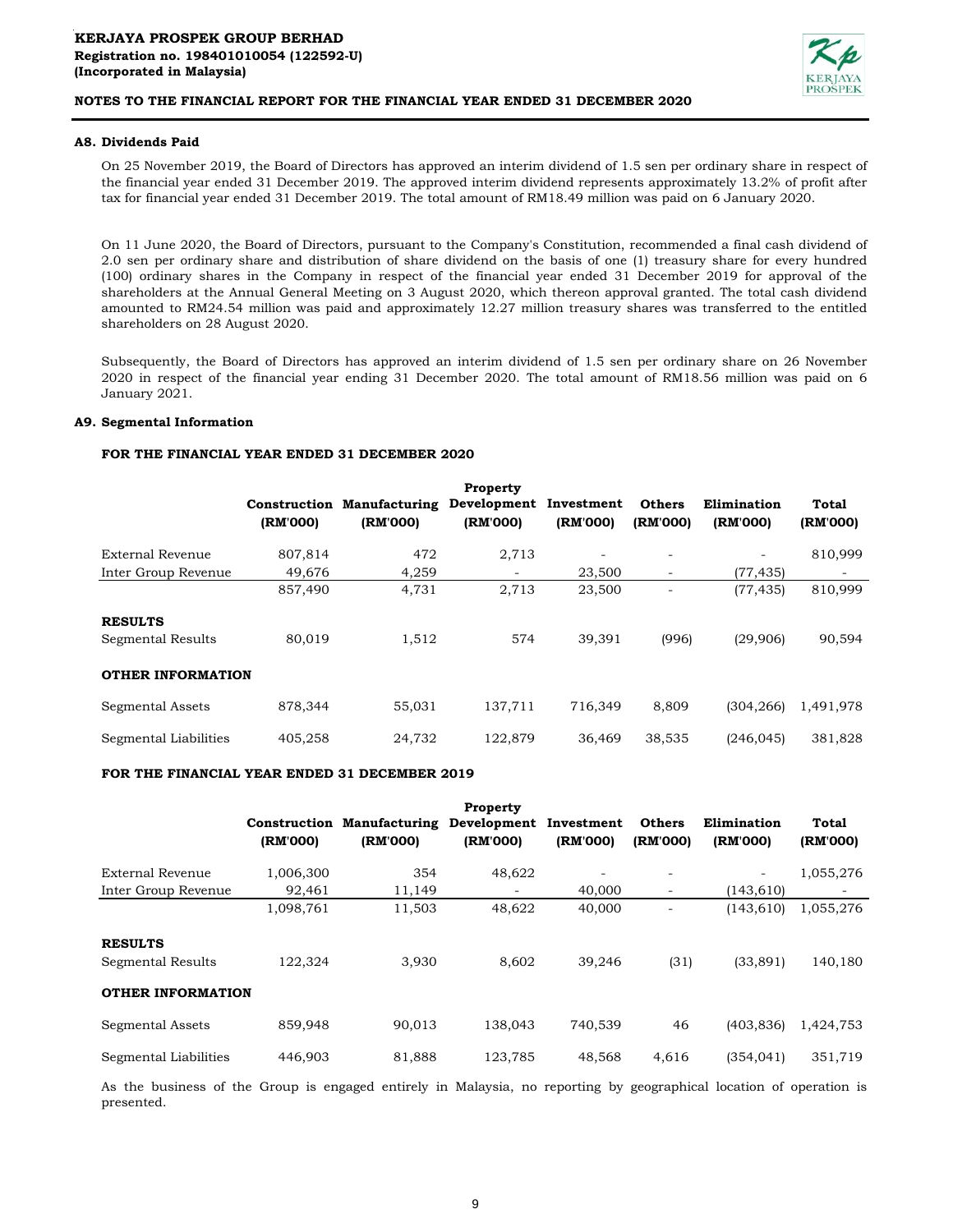

## **A9. Segmental Information (Cont'd)**

For management purposes, the Group is organised into business units based on their products and services, and has four (4) reportable operating segments as follow:

(i) Construction - Main building construction works, provision of contract workmanship and other related services.

(ii) Manufacturing - Manufacture, assemble, installation and sale of light fittings, furniture, kitchen cabinetry and related products.

- (iii) Property Development Development of residential and/or commercial properties.
- (iv) Investment Investment holding companies.
- (v) Others Other dormant companies.

## **Segment performance for the financial year ended 31 December 2020 as compared to corresponding preceding year ended 31 December 2019**

#### **(i) Construction**

The construction segment has achieved a total revenue of RM857.49 million in the current financial year representing a decrease of approximately 22.0% as compared to its corresponding preceding financial year of RM1,098.76 million. Segmental profit was recorded at RM80.02 million on current financial year compare to corresponding preceding financial year of RM122.32 million. The decrease in revenue and profit were mainly due to all construction projects were halted as a result of MCO implemented by Malaysia Government on 18 March 2020 in response to the Covid-19 pandemic. The Group received approval from Ministry of International Trade and Industry ("MITI") and gradually resumed work in early May 2020 after all the standard operating procedures ("SOPs") as required by MITI were implemented. In current financial quarter, two projects site was halted for 2 weeks due to the infection amongst the workers and the impact was kept to a minimal. The construction segment is expected to be the main contributor to the Group's overall turnover and profitability.

## **(ii) Manufacturing**

The revenue on manufacturing segment has decreased to RM4.73 million in the current financial year as compared to its corresponding preceding financial year of RM11.50 million. This segment has reported a marginal profit of RM1.51 million as compared to a profit of RM3.93 million reported in the corresponding preceding year. The manufaturing segment primarily complements the Group's construction business, therefore the revenue stream is mainly from inter-group. Manufacturing plant was shut down during the MCO and resume operation gradually in June 2020.

#### **(iii) Property Development**

The property development division contribute a total revenue of RM2.71 million in the current financial year as compared to its corresponding financial year of RM48.62 million. This segment has reported a segmental profit of RM0.57 million as compared to a profit of RM8.60 million reported in the corresponding preceding year. This was mainly from the Group's maiden property project which was completed in year 2019, and the Group has targeted to launch a new development projects in the second half of 2021.

#### **(iv) Investment**

The Investment division shows a segmental profit of RM39.39 million in the current financial year as compare to its corresponding financial year of RM39.25 million. The increased of RM0.14 million in profit as compared to corresponding preceding financial year mainly due to gain on disposal of investment in foreign quoted shares of RM8.69 million and reversal of allowance for impairment of RM9.21 million. This was off-set with the decreased in dividend income by RM16.5 million.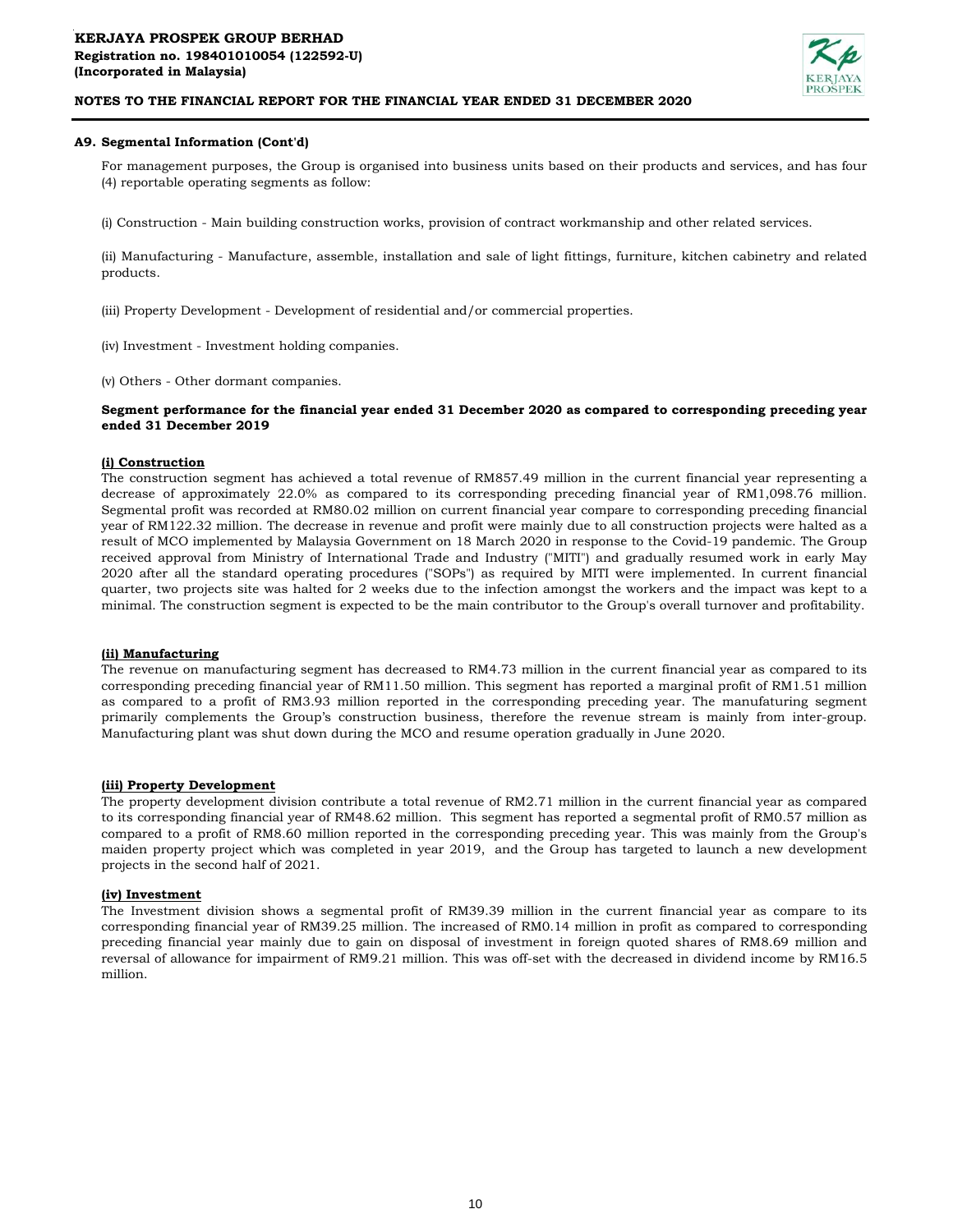

## **A10. Profit Before Taxation**

The following items have been included in arriving at profit before taxation:

|                                                                | Individual     | Cumulative     |
|----------------------------------------------------------------|----------------|----------------|
|                                                                | <b>Quarter</b> | <b>Quarter</b> |
|                                                                | 31.12.2020     | 31.12.2020     |
|                                                                | <b>RM'000</b>  | <b>RM'000</b>  |
| Interest income                                                | (1,022)        | (5,879)        |
| Allowance for ECL (MFRS 9)                                     | (1,704)        | (2,662)        |
| Amortisation and depreciation of property, plant and equipment | 9.487          | 37,575         |
| Interest expenses                                              | 189            | 864            |
| Net fair value gain                                            | (9, 413)       | (261)          |
| Loss/(Gain) on disposal quoted share                           | 4,320          | (4, 477)       |
|                                                                |                |                |

#### **A11. Subsequent Events**

There were no material events subsequent to the balance sheet date up to the date of this report to be disclosed in the financial statements for the current financial year.

#### **A12. Changes in Composition of the Group**

There was no change in the composition of the Group for the current quarter and financial year under review except as follows:

- (a) On 23 October 2020, the Company had acquired the remaining 10% equity interest in Yakin Land Sdn. Bhd. ("YLSB") for a total purchase consideration of RM150,000 and upon the acquisition, YLSB become a whollyowned subsidiary company.
- (b) On 2 November 2020, Kerjaya Prospek (M) Sdn. Bhd. ("KPSB"), a wholly-owned subsidiary of the Company had acquired the remaining 30% equity interest in Future Rock Sdn. Bhd. ("FRSB") for a total purchase consideration of RM5,000,000 and upon the acquisition, FRSB become a wholly-owned subsidiary company of KPSB.
- (c) On 31 December 2020, the Company had incorporated a 51% owned subsidiary company, namely Virent Energy Solutions Sdn. Bhd., a company incorporated in Malaysia under the Companies Act, 2016 with an issue and paid up share capital of 100 ordinary shares of RM1.00 each.

#### **A13. Changes in Contingent Liabilities or Contingent Assets**

| (a) | Contingent Liabilities                                                                    | Cumulative<br><b>Quarter</b><br>31.12.2020<br><b>RM'000</b> |
|-----|-------------------------------------------------------------------------------------------|-------------------------------------------------------------|
|     | Corporate guarantee given to banks for facilities granted to subsidiaries                 | 342,989                                                     |
|     | Corporate guarantee given to third parties for the benefit of the Group's<br>subsidiaries | 168,364                                                     |
|     |                                                                                           | 511,353                                                     |

## (b) Contingent Assets

As at the date of this report, there were no contingent assets.

#### **A14. Capital Commitments**

As at the date of this report, the Group has no material capital commitments.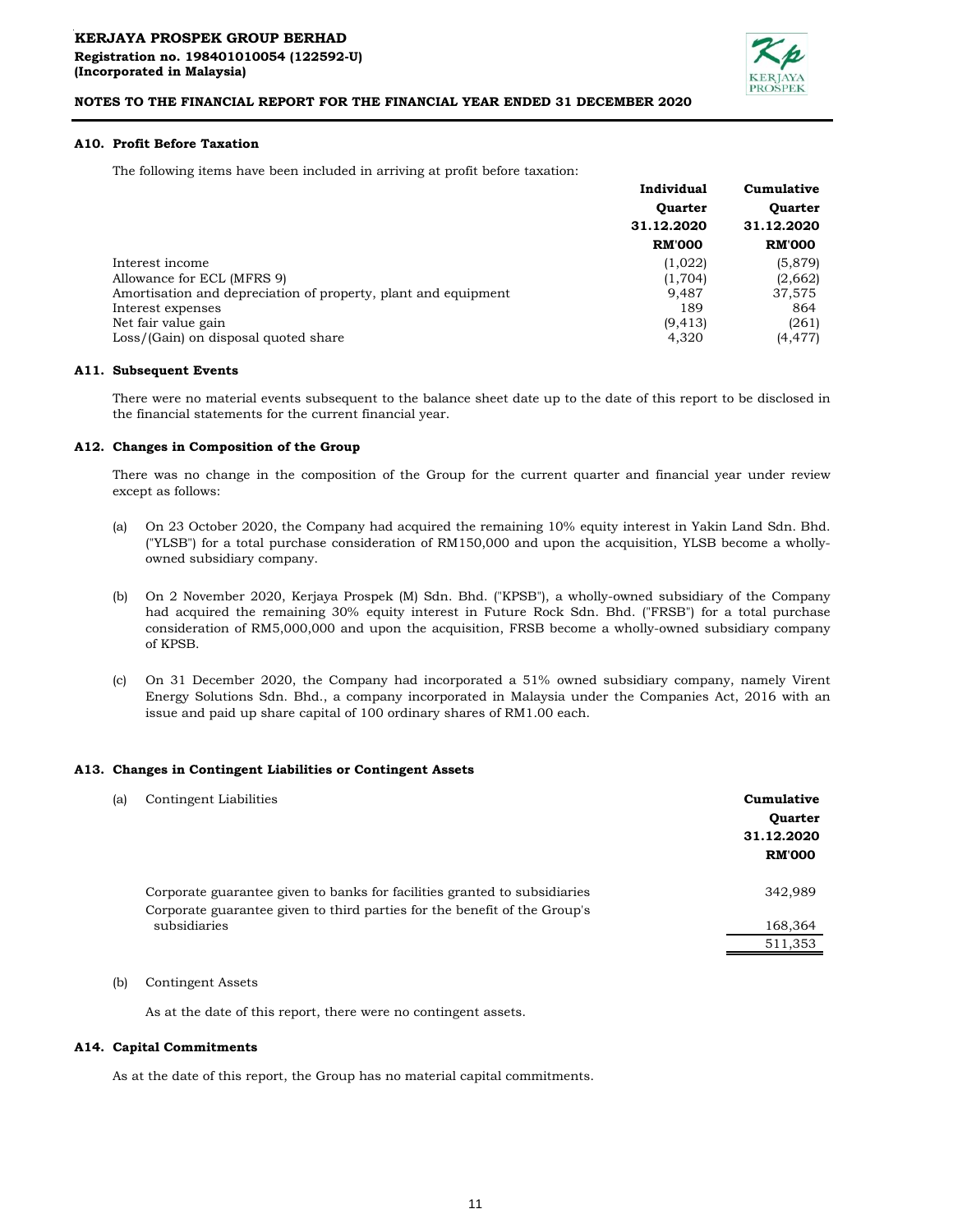

## **NOTES TO THE INTERIM FINANCIAL REPORT (CONT'D)**

## **ADDITIONAL INFORMATION REQUIRED BY THE LISTING REQUIREMENTS OF BURSA SECURITIES**

## **B1. Review of Performance**

For the current financial quarter under review, the Group posted a revenue of RM248.85 million as compared to its corresponding preceding year financial quarter of RM268.41 million. The Profit After Tax ("PAT') in the current quarter of RM27.84 million, representing an decrease of RM8.42 million from its corresponding preceding year financial quarter of RM36.26 million.

Overall, the decrease in revenue and profit after tax was mainly attributed to the progress of construction works-onsite. For current financial quarter, the company has almost fully resume of operations and only two projects site was halted for 2 weeks due to the infection amongst the workers and the impact was kept to a minimal. On property development segment, the Vista Residence project at Genting Permai was completed in year 2019 and there is no project under development for financial quarter under review. Therefore, the property development segment has minimum contribution to the Group's results.

## **B2. Change in Results of Current Quarter Compared to Preceding Quarter**

|                                              |                                               | Immediate            |                |
|----------------------------------------------|-----------------------------------------------|----------------------|----------------|
|                                              | Current<br><b>Ouarter ended</b><br>31.12.2020 | Preceding            |                |
|                                              |                                               | <b>Ouarter ended</b> |                |
|                                              |                                               | 30.09.2020           | <b>Changes</b> |
|                                              | <b>RM'000</b>                                 | <b>RM'000</b>        | $\%$           |
| Revenue                                      | 248,854                                       | 222,206              | 12.0%          |
| Operating Profit                             | 36,665                                        | 37,886               | $-3.2\%$       |
| Profit Before Tax                            | 36,440                                        | 37,656               | $-3.2%$        |
| Profit After Tax                             | 27,837                                        | 30,385               | $-8.4%$        |
| Profit Attributable to Owners of the Company | 27,824                                        | 30.383               | $-8.4%$        |

For the current quarter, the Group recorded a revenue and profit before tax of RM248.85 million and RM36.44 million respectively as compared to RM222.21 million and RM37.66 million respectively in its immediate preceding quarter. The increased in revenue for current quarter were mainly due to the Group has almost fully resumed its construction projects as compared to immediate preceding quarter which was affected by the MCO that took effect on 18 March 2020.

#### **B3. Current Year Prospects**

In 2021, the economy growth of both global and domestic will continues to be uncertainty. The Group will continue to monitor and implement appropriate business strategies in a timely manner to address the adverse risk of this pandemic may have on the Group's operations and financial performance. Nevertheless, the Group is supported by an outstanding order book of RM3.51 billion as at 31 December 2020 which including the building construction contracts worth RM1.5 billion secured during the financial year ended 31 December 2020.

Moving forward, the Group will focus on the construction segment as main revenue driver of the Group.

Notwithstanding the Group's objective to expand its core business in construction, it will still maintain the manufacturing segment as part of its integrated business objective and strategy.

On the property development segment, the Group is planning to launch two new development projects in the second half of 2021.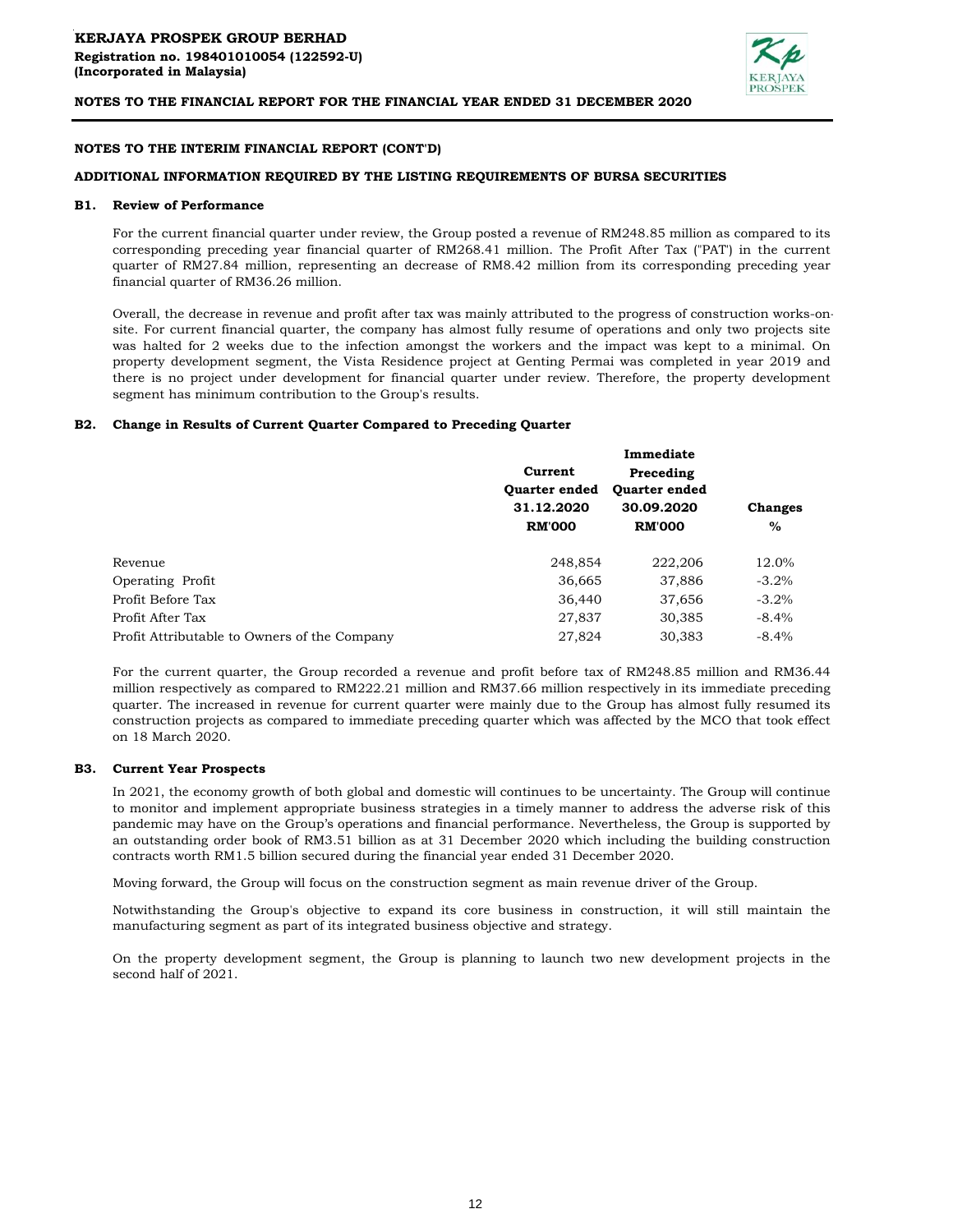

## **NOTES TO THE INTERIM FINANCIAL REPORT (CONT'D)**

## **ADDITIONAL INFORMATION REQUIRED BY THE LISTING REQUIREMENTS OF BURSA SECURITIES (CONT'D)**

#### **B4. Profit Forecast**

There were no profit forecast prepared or profit guarantee made by the Group.

#### **B5. Taxation**

|                                | Individual<br>Quarter<br>31.12.2020<br><b>RM'000</b> | Cumulative<br>Quarter<br>31.12.2020<br><b>RM'000</b> |
|--------------------------------|------------------------------------------------------|------------------------------------------------------|
| Malaysia income tax            |                                                      |                                                      |
| - current year                 | 7,103                                                | 27,124                                               |
| - under provided in prior year |                                                      | 216                                                  |
|                                | 7,103                                                | 27,340                                               |
| Real property gain tax         |                                                      | 7                                                    |
| Deferred tax                   |                                                      |                                                      |
| - current year                 | 1,500                                                | (205)                                                |
|                                | 8,603                                                | 27,142                                               |

Effective tax rates for the financial year ended 31 December 2020 was lower than the statutory tax rate of 24% which mainly due to inclusion of certain non-taxable items in the Statement of Profit or Loss.

#### **B6 Group Borrowings and Debt Securities**

Details of the group borrowings as at 31 December 2020 were as follows:

| beams of the group borrowings as at or becompet gogs were as follows. |                |
|-----------------------------------------------------------------------|----------------|
|                                                                       | Cumulative     |
|                                                                       | <b>Quarter</b> |
|                                                                       | 31.12.2020     |
|                                                                       | <b>RM'000</b>  |
| Short term borrowings - Unsecured                                     |                |
| (i) Cashline facilities (denominated in RM)                           | 80.612         |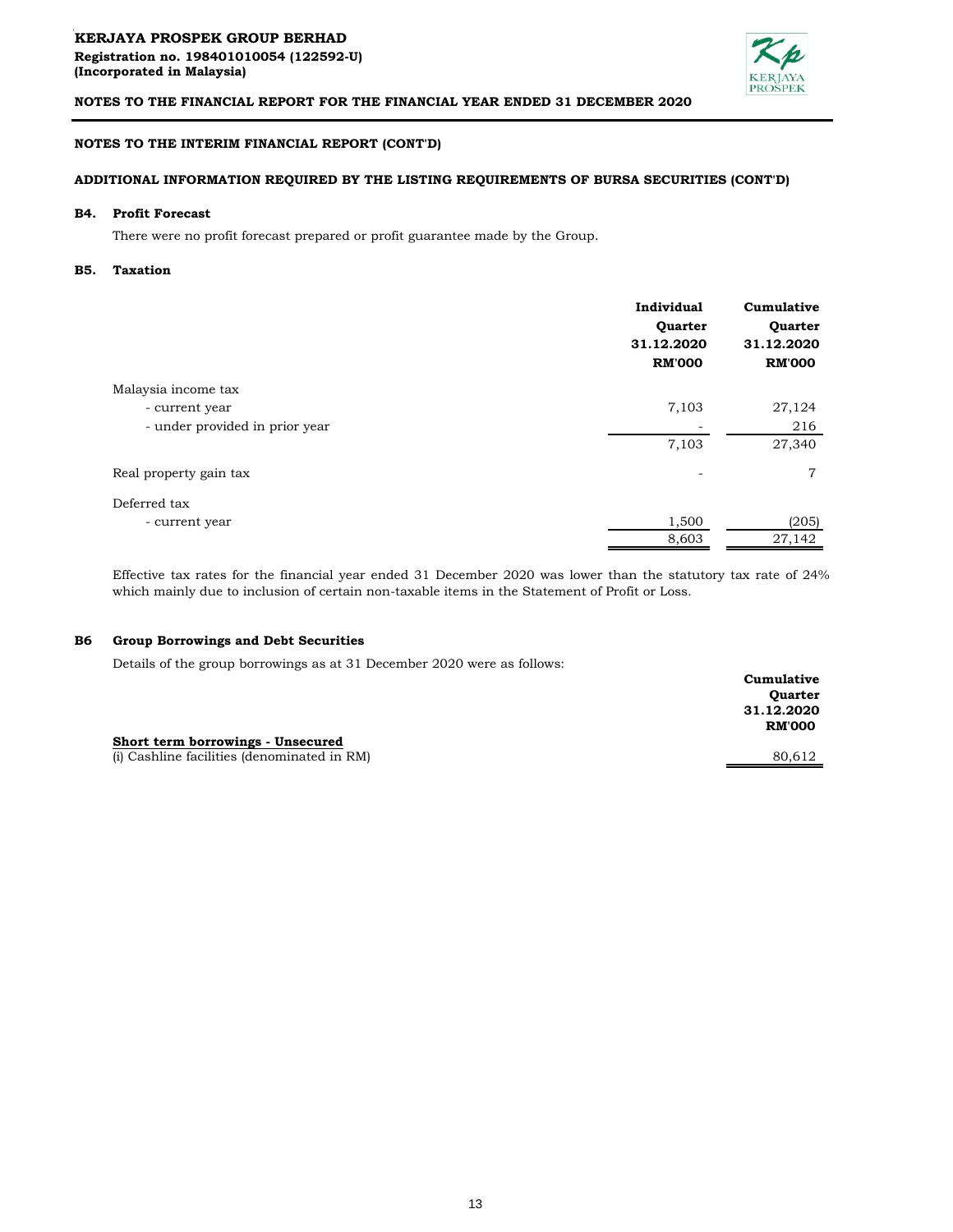

## **NOTES TO THE INTERIM FINANCIAL REPORT (CONT'D)**

## **ADDITIONAL INFORMATION REQUIRED BY THE LISTING REQUIREMENTS OF BURSA SECURITIES (CONT'D)**

#### **B7. Status of Corporate Proposals**

There were no corporate proposals announced but not completed as at the date of this report.

## **B8. Changes in Material Litigation**

There was no material litigation against the Group as at the reporting date save and except for the Group has made announcements on 11 September 2020 and most recent on 21 September 2020 as follows:

- (a) On 11 September 2020, the Group announced that its wholly owned subsidiary, Kerjaya Prospek (M) Sdn. Bhd. ("KPM"), had received a letter dated 10 September 2020 from Messrs. Wong & Partners, the solicitors acting for Pembinaan Yeng Tong Sdn. Bhd. ("Plaintiff"), accompanied by Writ of Summons dated 7 September 2020 and Statement of Claim dated 7 September 2020 issued by the Kuala Lumpur High Court demamding inter-alia, payment of works done, expenses and loss and damages totalling RM35,861,133.95.
- (b) On 21 September 2020, the court has directed the Company to enter appearance on or before 24 September and further Case Management is fixed on 29 September 2020.

This matter is still on going as at the date of this report.

#### **B9. Dividend**

Total dividend for the financial year ending 31 December 2020 and financial year ended 31 December 2019 are summarised as follow:

|                            | <b>Net Per Share</b> | <b>Net Per Share</b><br><b>FY2019</b> |  |
|----------------------------|----------------------|---------------------------------------|--|
|                            | <b>FY2020</b>        |                                       |  |
|                            | sen                  | sen                                   |  |
| Interim Dividend           |                      |                                       |  |
| Single-tier dividend (Sen) | $1.5*$               | $1.5**$                               |  |
| Final Dividend             |                      |                                       |  |
| Single-tier dividend (Sen) | *****                | $2.0***$                              |  |
| Share Dividend             | *****                | ****                                  |  |

\* The Board of Directors has approved an interim dividend of 1.5 sen per ordinary share on 26 November 2020 in respect of the financial year ending 31 December 2020.

The total amount of RM18.56 million was paid on 06 January 2021.

\*\* The Board of Directors has approved an interim dividend of 1.5 sen per ordinary share in respect of the financial year ended 31 December 2019. The approved interim dividend payable represents approximately 13.2% of profit after tax for financial year ended 31 December 2019.

The total amount of RM18.49 million was paid on 06 January 2020.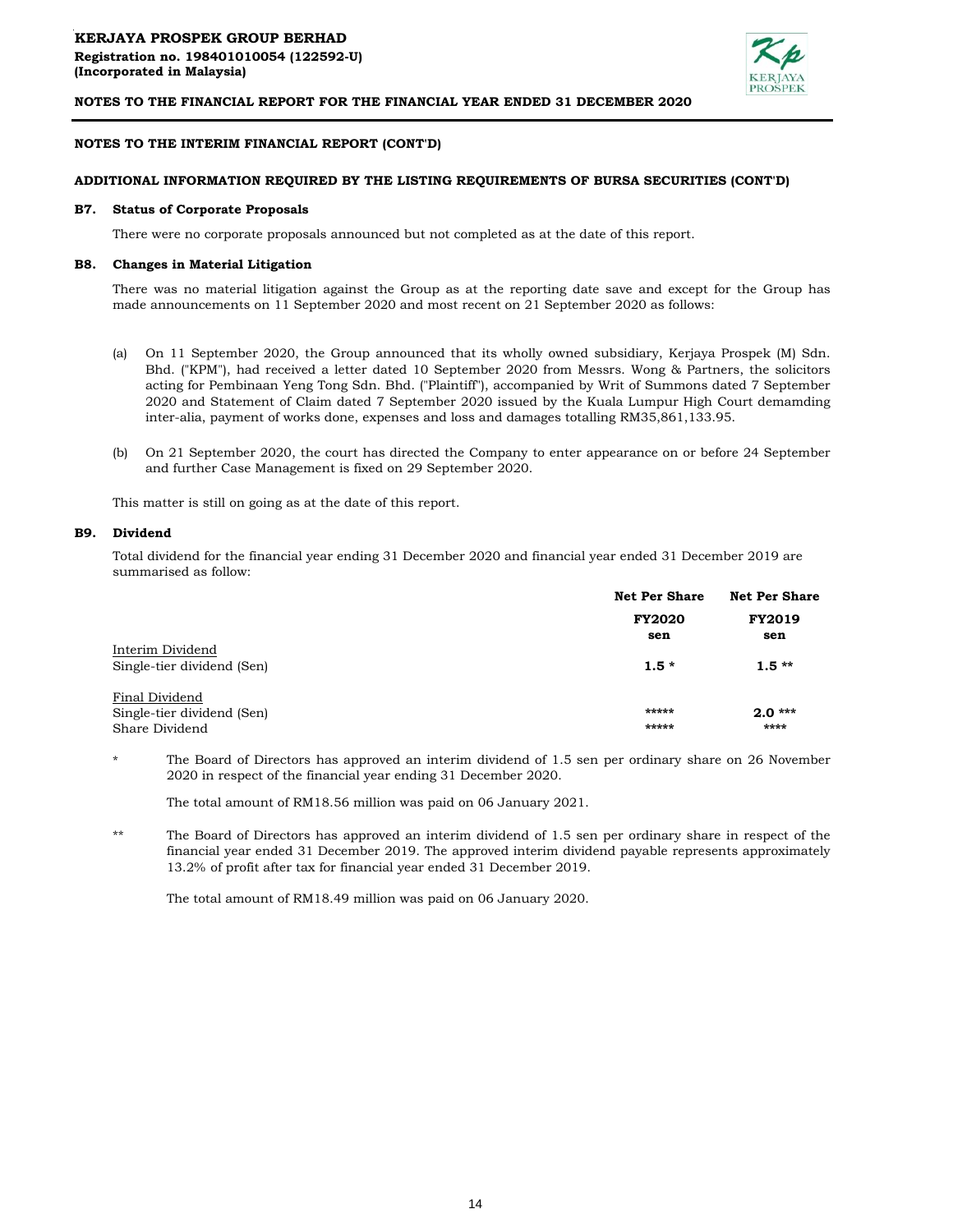

## **NOTES TO THE INTERIM FINANCIAL REPORT (CONT'D)**

## **ADDITIONAL INFORMATION REQUIRED BY THE LISTING REQUIREMENTS OF BURSA SECURITIES (CONT'D)**

#### **B9. Dividend**

\*\*\* On 11 June 2020, the Board of Directors proposed a single-tier final dividend of 2.0 sen per ordinary share in respect of the financial year ended 31 December 2019 was tabled at the AGM on 3 August 2020 which approval was granted.

The total amount of RM24.54 million was paid on 28 August 2020.

\*\*\*\* On 11 June 2020 also, the Board of Directors proposed a distribution of share dividend on the basis of one (1) treasury share for every hundred (100) ordinary shares in the Company ("Share Dividend") for the financial year ended 31 December 2019 and was tabled at the AGM on 3 August 2020 which approval was granted.

The Share Dividend was transferred on 28 August 2020 to shareholders whose names appear in the Record of Depositors of the Company at the close of business on 14 August 2020.

\*\*\*\*\* Not applicable for the current quarter under review.

#### **B10. Derivatives and Fair Value Changes of Financial Liabilities**

- (a) There were no derivaties as at the current quarter under review.
- (b) The fair value changes arising from discounting future retention sum receivables and retention sum payables to present value and fair value adjustment on completed properties as well as the fair value changes arising from quoted investments for the current quarter and current period under review have been accounted accordingly. The net fair value gain for the financial quarter amounted to approximately RM9.41 million and net fair value gain for the financial period amounted to approximately RM0.26 million.